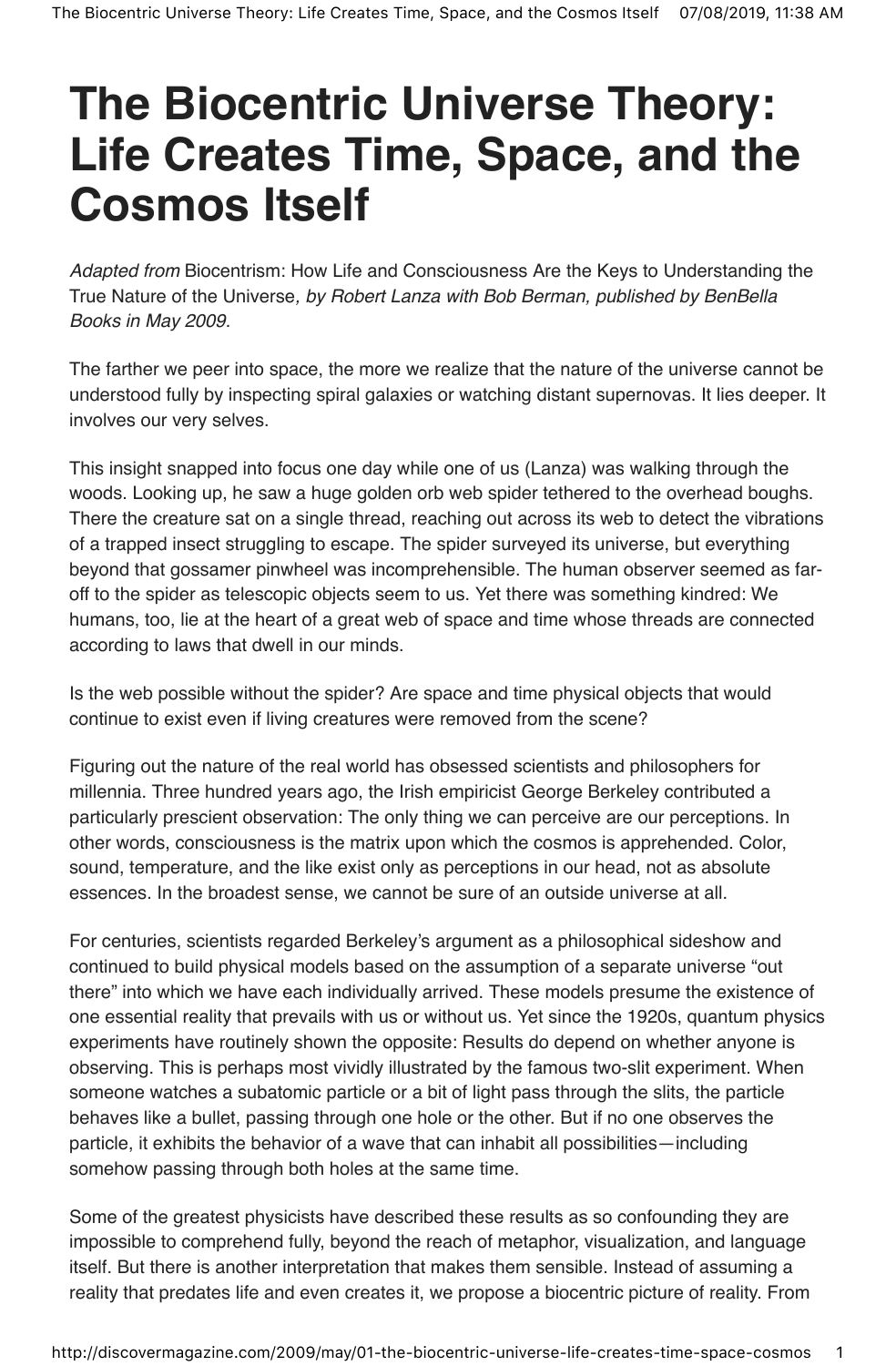this point of view, life—particularly consciousness—creates the universe, and the universe could not exist without us.

## **Messing with the Light**

Quantum mechanics is the physicist's most accurate model for describing the world of the atom. But it also makes some of the most persuasive arguments that conscious perception is integral to the workings of the universe. Quantum theory tells us that an unobserved small object (for instance, an electron or a photon—a particle of light) exists only in a blurry, unpredictable state, with no well-defined location or motion until the moment it is observed. This is Werner Heisenberg's famous uncertainty principle. Physicists describe the phantom, not-yet-manifest condition as a wave function, a mathematical expression used to find the probability that a particle will appear in any given place. When a property of an electron suddenly switches from possibility to reality, some physicists say its wave function has collapsed.

What accomplishes this collapse? Messing with it. Hitting it with a bit of light in order to take its picture. Just looking at it does the job. Experiments suggest that mere knowledge in the experimenter's mind is sufficient to collapse a wave function and convert possibility to reality. When particles are created as a pair—for instance, two electrons in a single atom that move or spin together—physicists call them entangled. Due to their intimate connection, entangled particles share a wave function. When we measure one particle and thus collapse its wave function, the other particle's wave function instantaneously collapses too. If one photon is observed to have a vertical polarization (its waves all moving in one plane), the act of observation causes the other to instantly go from being an indefinite probability wave to an actual photon with the opposite, horizontal polarity—even if the two photons have since moved far from each other.

In 1997 University of Geneva physicist Nicolas Gisin sent two entangled photons zooming along optical fibers until they were seven miles apart. One photon then hit a two-way mirror where it had a choice: either bounce off or go through. Detectors recorded what it randomly did. But whatever action it took, its entangled twin always performed the complementary action. The communication between the two happened at least 10,000 times faster than the speed of light. It seems that quantum news travels instantaneously, limited by no external constraints—not even the speed of light. Since then, other researchers have duplicated and refined Gisin's work. Today no one questions the immediate nature of this connectedness between bits of light or matter, or even entire clusters of atoms.

Before these experiments most physicists believed in an objective, independent universe. They still clung to the assumption that physical states exist in some absolute sense before they are measured.

All of this is now gone for keeps.

## **Wrestling with Goldilocks**

The strangeness of quantum reality is far from the only argument against the old model of reality. There is also the matter of the fine-tuning of the cosmos. Many fundamental traits, forces, and physical constants—like the charge of the electron or the strength of gravity make it appear as if everything about the physical state of the universe were tailor-made for life. Some researchers call this revelation the Goldilocks principle, because the cosmos is not "too this" or "too that" but rather "just right" for life.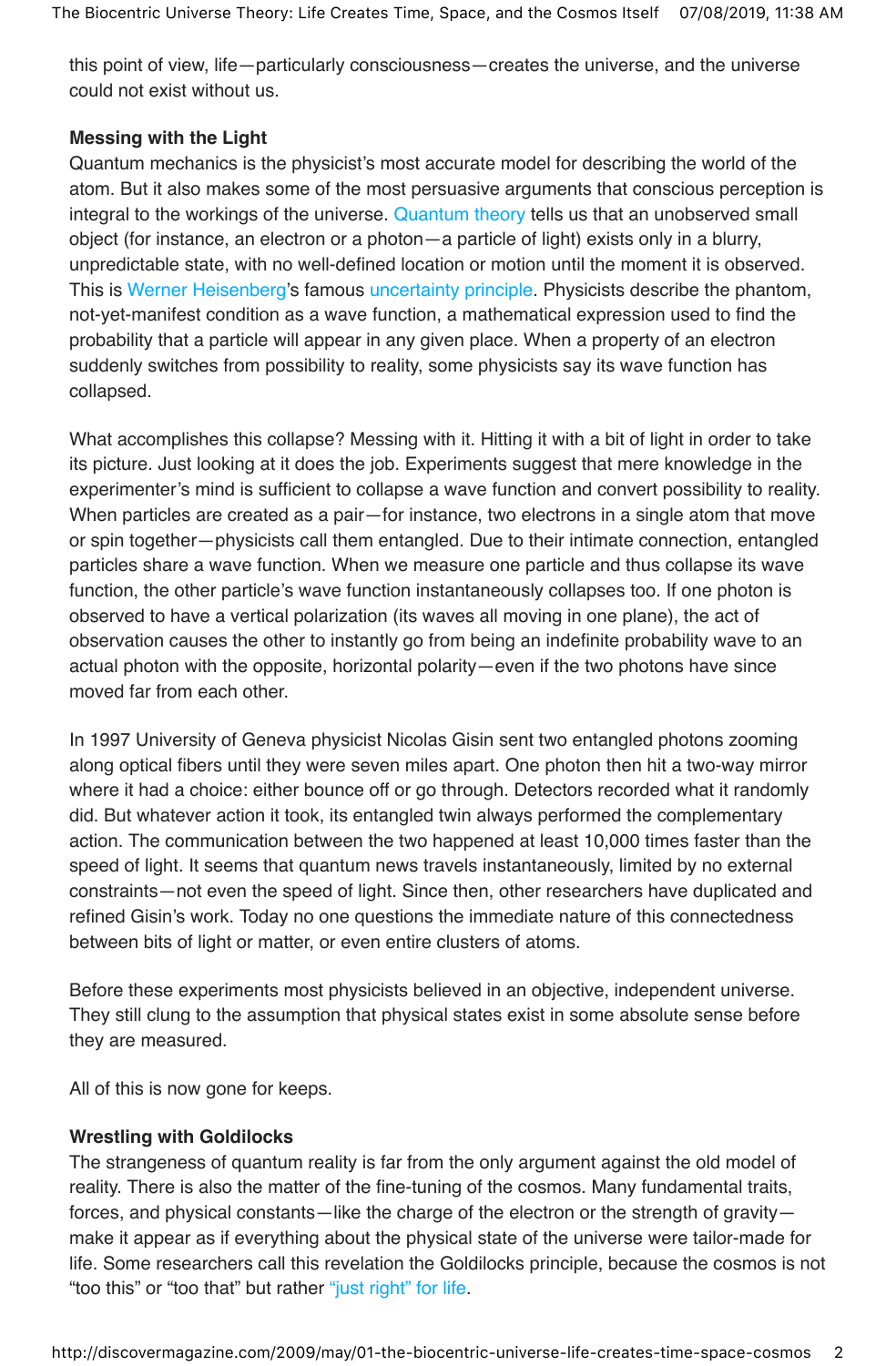At the moment there are only four explanations for this mystery. The first two give us little to work with from a scientific perspective. One is simply to argue for incredible coincidence. Another is to say, "God did it," which explains nothing even if it is true.

The third explanation invokes a concept called the anthropic principle, first articulated by Cambridge astrophysicist Brandon Carter in 1973. This principle holds that we must find the right conditions for life in our universe, because if such life did not exist, we would not be here to find those conditions. Some cosmologists have tried to wed the anthropic principle with the recent theories that suggest our universe is just one of a vast multitude of universes, each with its own physical laws. Through sheer numbers, then, it would not be surprising that one of these universes would have the right qualities for life. But so far there is no direct evidence whatsoever for other universes.

The final option is biocentrism, which holds that the universe is created by life and not the other way around. This is an explanation for and extension of the participatory anthropic principle described by the physicist John Wheeler, a disciple of Einstein's who coined the terms wormhole and black hole.

#### **Seeking Space and Time**

Even the most fundamental elements of physical reality, space and time, strongly support a biocentric basis for the cosmos.

According to biocentrism, time does not exist independently of the life that notices it. The reality of time has long been questioned by an odd alliance of philosophers and physicists. The former argue that the past exists only as ideas in the mind, which themselves are neuroelectrical events occurring strictly in the present moment. Physicists, for their part, note that all of their working models, from Isaac Newton's laws through quantum mechanics, do not actually describe the nature of time. The real point is that no actual entity of time is needed, nor does it play a role in any of their equations. When they speak of time, they inevitably describe it in terms of change. But change is not the same thing as time.

To measure anything's position precisely, at any given instant, is to lock in on one static frame of its motion, as in the frame of a film. Conversely, as soon as you observe a movement, you cannot isolate a frame, because motion is the summation of many frames. Sharpness in one parameter induces blurriness in the other. Imagine that you are watching a film of an archery tournament. An archer shoots and the arrow flies. The camera follows the arrow's trajectory from the archer's bow toward the target. Suddenly the projector stops on a single frame of a stilled arrow. You stare at the image of an arrow in midflight. The pause in the film enables you to know the position of the arrow with great accuracy, but you have lost all information about its momentum. In that frame it is going nowhere; its path and velocity are no longer known. Such fuzziness brings us back to Heisenberg's uncertainty principle, which describes how measuring the location of a subatomic particle inherently blurs its momentum and vice versa.

All of this makes perfect sense from a biocentric perspective. Everything we perceive is actively and repeatedly being reconstructed inside our heads in an organized whirl of information. Time in this sense can be defined as the summation of spatial states occurring inside the mind. So what is real? If the next mental image is different from the last, then it is different, period. We can award that change with the word time, but that does not mean there is an actual invisible matrix in which changes occur. That is just our own way of making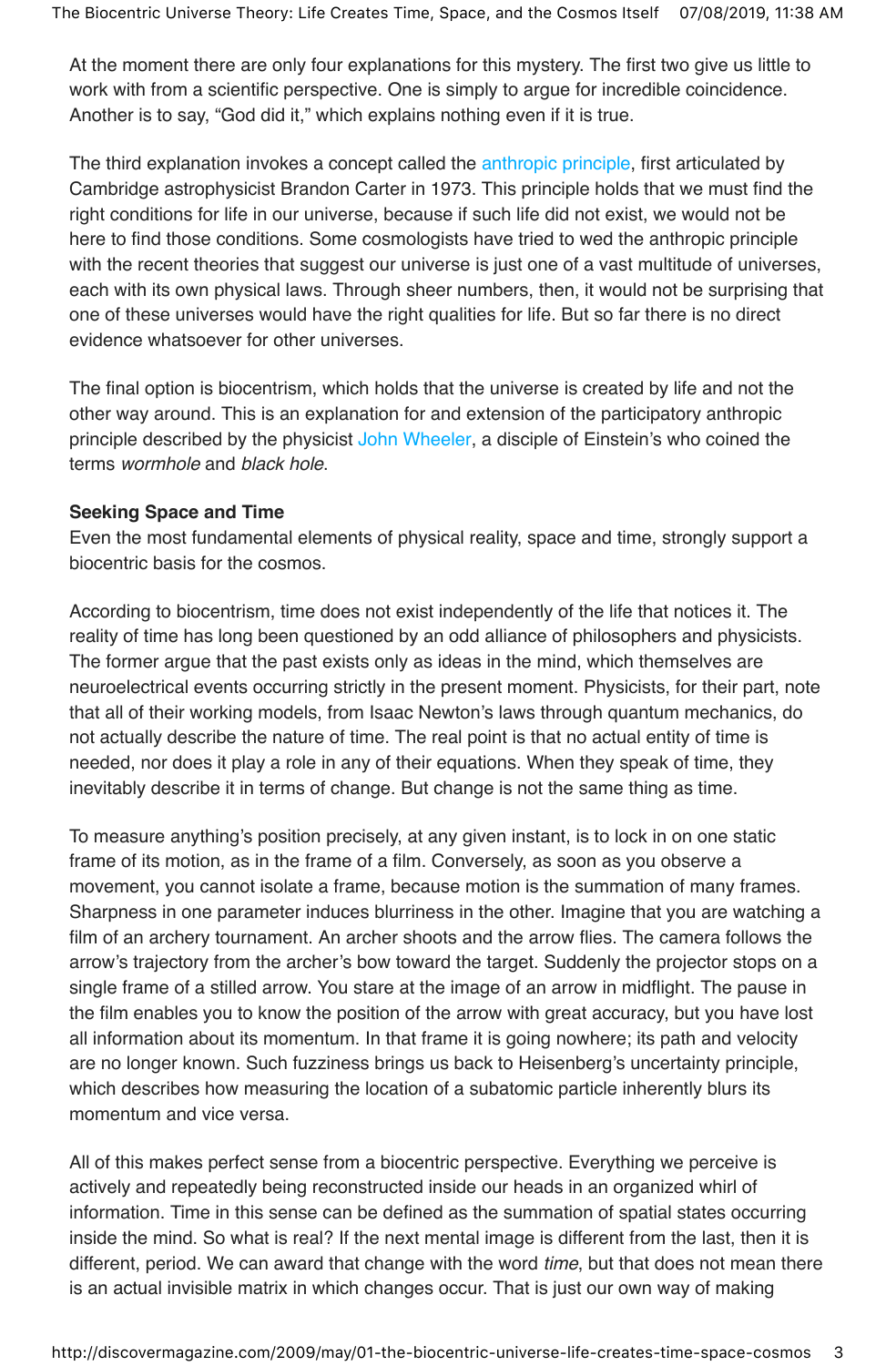sense of things. We watch our loved ones age and die and assume that an external entity called time is responsible for the crime.

There is a peculiar intangibility to space, as well. We cannot pick it up and bring it to the laboratory. Like time, space is neither physical nor fundamentally real in our view. Rather, it is a mode of interpretation and understanding. It is part of an animal's mental software that molds sensations into multidimensional objects.

Most of us still think like Newton, regarding space as sort of a vast container that has no walls. But our notion of space is false. Shall we count the ways? 1. Distances between objects mutate depending on conditions like gravity and velocity, as described by Einstein's relativity, so that there is no absolute distance between anything and anything else. 2. Empty space, as described by quantum mechanics, is in fact not empty but full of potential particles and fields. 3. Quantum theory even casts doubt on the notion that distant objects are truly separated, since entangled particles can act in unison even if separated by the width of a galaxy.

#### **Unlocking the Cage**

In daily life, space and time are harmless illusions. A problem arises only because, by treating these as fundamental and independent things, science picks a completely wrong starting point for investigations into the nature of reality. Most researchers still believe they can build from one side of nature, the physical, without the other side, the living. By inclination and training these scientists are obsessed with mathematical descriptions of the world. If only, after leaving work, they would look out with equal seriousness over a pond and watch the schools of minnows rise to the surface. The fish, the ducks, and the cormorants, paddling out beyond the pads and the cattails, are all part of the greater answer.

Recent quantum studies help illustrate what a new biocentric science would look like. Just months? ago, Nicolas Gisin announced a new twist on his entanglement experiment; in this case, he thinks the results could be visible to the naked eye. At the University of Vienna, Anton Zeilinger's work with huge molecules called buckyballs pushes quantum reality closer to the macroscopic world. In an exciting extension of this work—proposed by Roger Penrose, the renowned Oxford physicist—not just light but a small mirror that reflects it becomes part of an entangled quantum system, one that is billions of times larger than a buckyball. If the proposed experiment ends up confirming Penrose's idea, it would also confirm that quantum effects apply to human-scale objects.

Biocentrism should unlock the cages in which Western science has unwittingly confined itself. Allowing the observer into the equation should open new approaches to understanding cognition, from unraveling the nature of consciousness to developing thinking machines that experience the world the same way we do. Biocentrism should also provide stronger bases for solving problems associated with quantum physics and the Big Bang. Accepting space and time as forms of animal sense perception (that is, as biological), rather than as external physical objects, offers a new way of understanding everything from the microworld (for instance, the reason for strange results in the two-slit experiment) to the forces, constants, and laws that shape the universe. At a minimum, it should help halt such dead-end efforts as string theory.

Above all, biocentrism offers a more promising way to bring together all of physics, as scientists have been trying to do since Einstein's unsuccessful unified field theories of eight